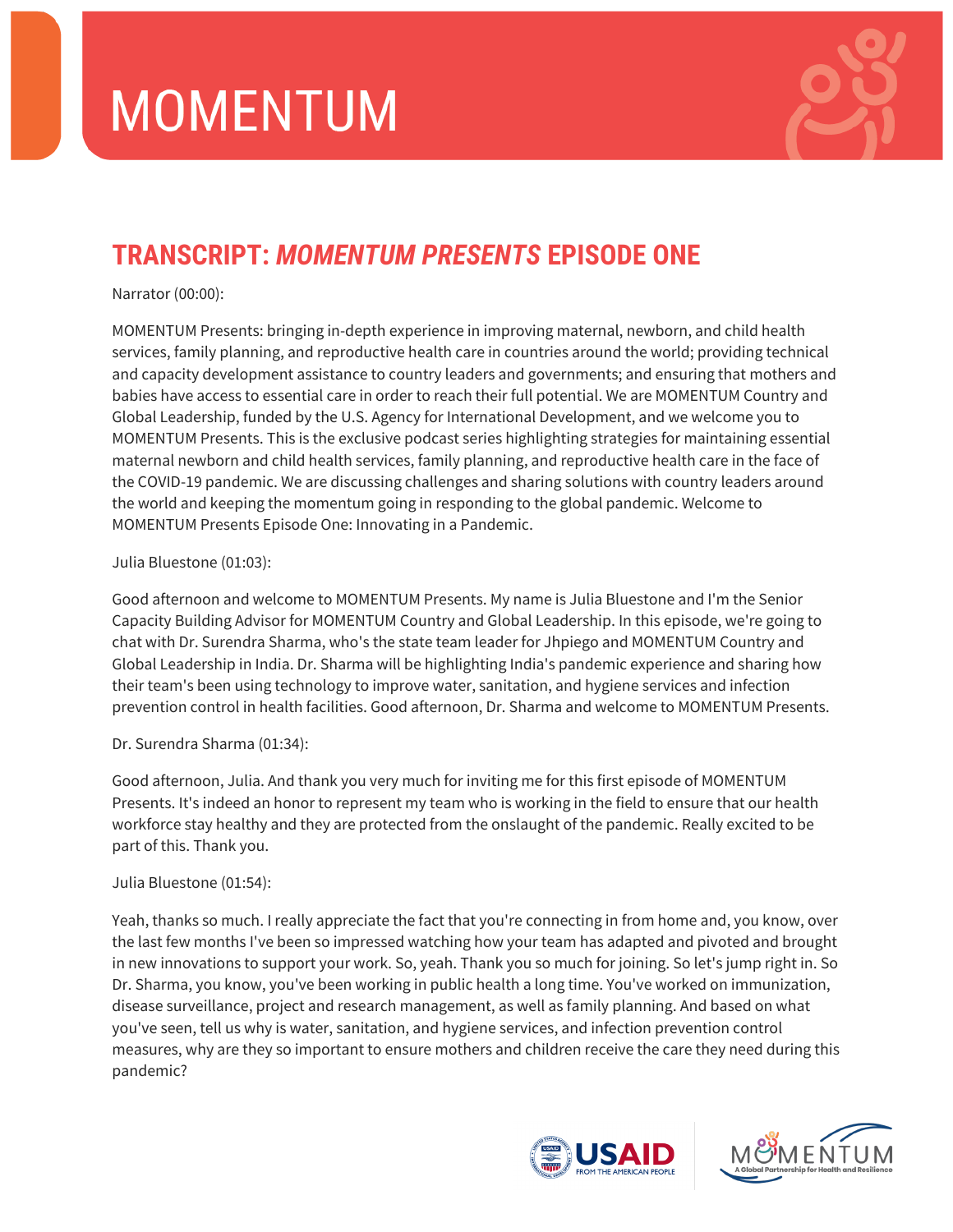#### Dr. Surendra Sharma (02:34):

Great question, Julia. When I look back into my journey of 15 years across different sectors that you just mentioned, one common thing that I have observed, which denies us health seekers from their services, is fear. It's the fear of unknown. When I say fear, when I was working in the field of polio immunization, the fear of well, what will happen to my kid when they receive the vaccine? When I was working in the field of disease surveillance, they were afraid if they report a disease, what will be the perception among the people in their community? How will they respond? When we jumped right into the pandemic, the fear was threefold here. The fear was among the healthcare providers. Fear was among the healthcare seekers and fear was among healthcare facilitators. The providers were afraid that if they go to the facility where everybody is coming to seek care, they are bringing it with them, the COVID-19. The fear was among the mothers. If they go to the facility, then they may catch the disease without actually knowing it. If they come for examinations, antenatal checkups checkups, they might catch it. They're going to immunize their kids, they can catch the infection. Similarly, when we look at the facilitators, like the frontline workers, what we call "Asha" in India, they were afraid how to connect the dots, provide us with the healthcare seekers. They were afraid for their own safety. So that is one common theme that I have been observing over the last 15 years. If we can somehow address that fear, then everything falls in place. So yeah, that is one thing that has been common even before the pandemic and even beyond the pandemic.

#### Julia Bluestone (04:16):

Yeah. And thanks for raising that. And you know, I'd like to follow on the theme of fear. You know, you mentioned health workers, families, as well as patients. And, you know, the World Health Organization has designated 2021 as the International Year of Health and Care Workers, you know, recognizing the dedication and sacrifice of millions of health and care workers at the forefront of the COVID-19 pandemic. So you've talked a lot about fear. Tell us a little bit, how has your team been working to address the fears, specifically of healthcare providers, and make sure that they're protected from the spread of the virus?

#### Dr. Surendra Sharma (04:54):

Uh, when we began our operation in August last year, uh, that was a time when COVID was peaking in our country. When we initially contacted them that, "yes, we are coming in with this approach" wherein we will be supporting them to respond to acute shortages of infection control measures, and some of the issues related to the WASH services there. And they are, they were afraid that we are seeing so many patients right now, if you come to that, how will we provide our services to them, then? Now this was an added fear that they don't have time. They are responding to the acute emergency right now. And if we go there, we might deviate them from the active services that they are delivering right now. And this was a way we use our virtual media. I think that was one of the first brush of us. And we tried to mitigate that challenge.

#### Julia Bluestone (05:47):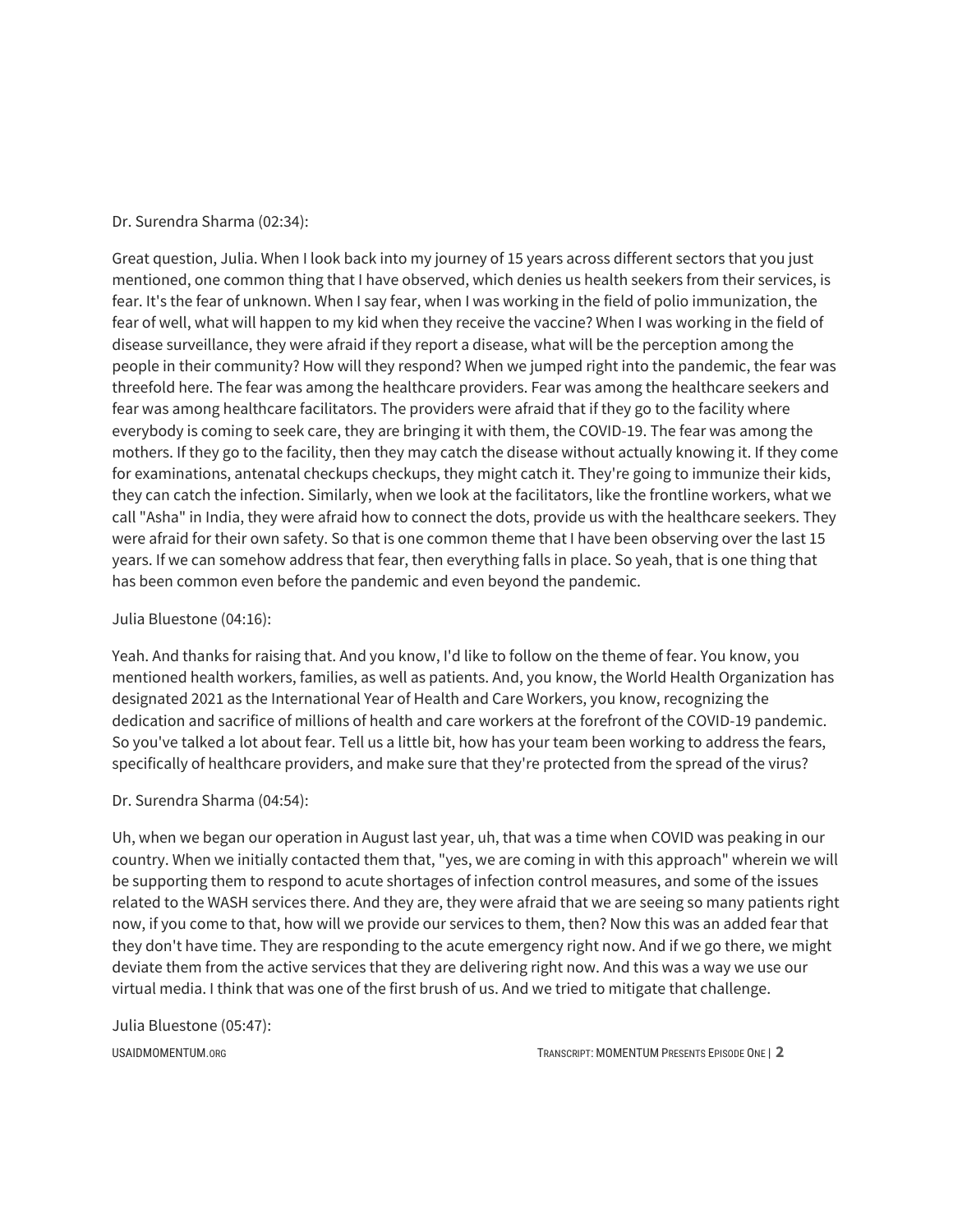Yeah. Thanks, Dr. Sharma, I think it's a great illustration of how you're meeting health workers, where they are and directly addressing their concerns. And again, if you're joining us now, my name is Julia Bluestone and you're listening to MOMENTUM Presents, the exclusive podcast series highlighting strategies for maintaining essential maternal, newborn, and child health services, family planning, and reproductive health care in the face of the COVID-19 pandemic. In this episode, we're highlighting the pandemic experience in India and talking about leveraging technology to improve water, sanitation, and hygiene services and infection prevention control with State Team Leader, Dr. Surendra Sharma from MOMENTUM Country and Global Leadership and Jhpiego. So Dr. Sharma, I want to pick up on your thread, you know, you've addressed the health provider concerns, and I understand once you started working with the facilities that they decided they wanted additional infection prevention control training. So please tell us a little bit more like, how did you make this happen?

## Dr. Surendra Sharma (06:44):

When we initially did our orientation, and then we worked with the facilities who identified the gaps, using tools that we derive from national and global resources. And once we could report on the gap, one of the things that you just mentioned was the need of training. It was common in forced lockdown. We could not move freely. They could not move freely. They cannot leave their facilities. So it was a Catch 22 situation wherein if we ask them to come out of their facilities for training, it will impact the discharge of their clinical services. And if we don't provide the training, the services are not going to improve.

## Dr. Surendra Sharma (07:22):

So what we did is went back to the drawing board. And I'm proud of my team who really worked hard to find out a judicious mix of how to deliver this training virtually. We've developed six capsules of training package, uh, which were to be delivered over six days. And each capsule was around one and a half hour, like 60 to 90 minutes long. And we kept a provision of, uh, two hours for each of the sessions so as to allow for frequent question and answer and explanation during the course of delivery. After that, we did a dry run with some of the facilities and could finally formulate the final program. With the blessing of state government and the support of district teams, we could finalize a program. And this was falling directly during our [inaudible] break. And, uh, uh, thankfully with the help of the facility providers and administrator, we could provide those trainings using Zoom platform.

## Dr. Surendra Sharma (08:21):

Now again, when we are doing this training, another new problem popped up and that was access to smartphones. Not everybody owns a smartphone in the facility, especially those like cleaning workers. They do not own and operate from a smartphone. They use a basic, uh, talk and text phone, like a keypad phone. Now it was again, a challenge. And we spoke to the facility in charge and ask them to arrange a kind of a monitor, a screen or a projector, which they can plug with their devices and ask everybody who does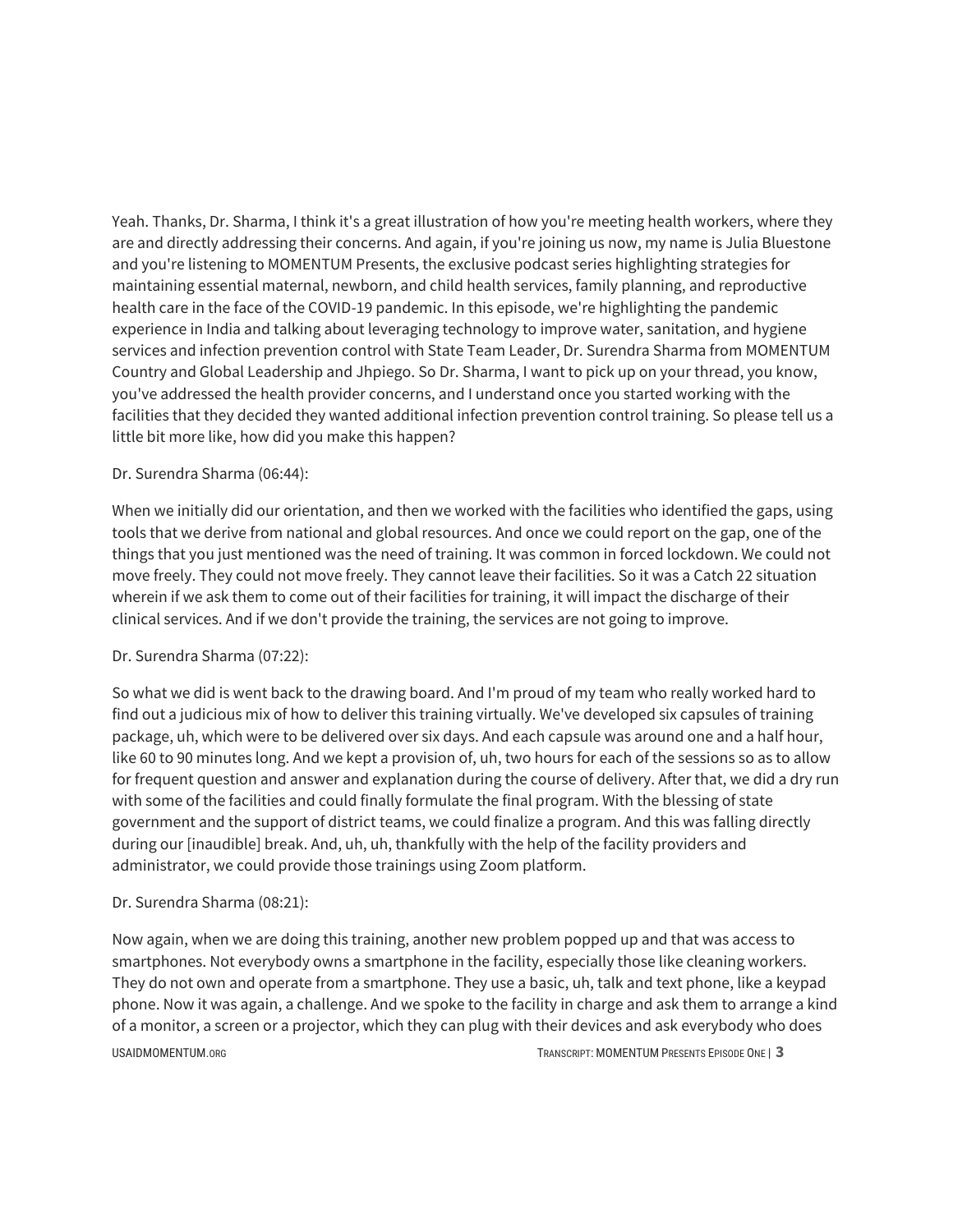not own a smartphone to come to that particular room and attend sessions with proper precaution, safety masks, and physical distancing. And if they had any question, one person was manning the keyboard wherein they can chat their questions or raise a hand to ask the questions on their behalf. So yeah, we could reach more than 300 logins in those six days of training. And everybody really appreciated the efforts that were made to ensure that everybody was training. So after those training, and even during those training, we formed the some WhatsApp groups for each of the districts wherein we had participants from all the cadres. And if they had any question, or any clarification was required from the topics that were covered in those trainings, they could ask in those groups and somebody from our side could respond. That's really helped us to gain a real 180 degree of [inaudible] conversation with them even beyond the official training time.

#### Julia Bluestone (09:52):

Yeah. Thanks Dr. Sharma, that's a wonderful example. And I know, you know, that many countries are switching and transitioning to using Zoom, and I love that you're using WhatsApp for ongoing performance support. That's so important. You talked about, you know, the fear, um, from health workers and how you helped people voice those fears and ask the questions. You know, we know how important personal protective equipment is for healthcare providers. And can you talk a little bit about how your team has applied innovation to expand access to personal protective equipment for health workers?

#### Dr. Surendra Sharma (10:28):

Sure, why not? So, the personal protective equipment, while they are necessary and are a must when we are dealing with the pandemic, like COVID-19, uh, when we started in August or even right now, when we are sitting in March and seeing the resurgence of cases in our community, uh, we, we had a twofold problem. Number one, uh, the PPEs were not coming in enough quantity. And number two, even if there were enough quantity, the logistics were not streamlined in a way that it could reach each and everybody who needs them.

## Dr. Surendra Sharma (10:59):

Now to answer, uh, what the, uh, issues, what we did. We said, uh, with the facility in charges, we kind of quantified their demands on the week and monthly basis and try to find out what was the most commonly missing factor. And I mean, we found that, uh, the PPEs were missing mainly for the cleaning staff. Um, this was included, uh, gumboots, long gloves, facial face mask. And oftentimes we found that the color coded aligners were not available in supplies. Then we, what we did, we sat them and we quantified the demand for a month and using our project money, we procured this, uh, supplies for a month and delivered to them and also showed that, yes, it can be done using a very minimal amount. Like in, in this case for each of the facilities, we had hardly more than 10,000 rupees, which is roughly \$180 for one month supply for cleaning staff. And when we, uh, justify saying that if one of the cleaning staff gets contaminated or acquires one of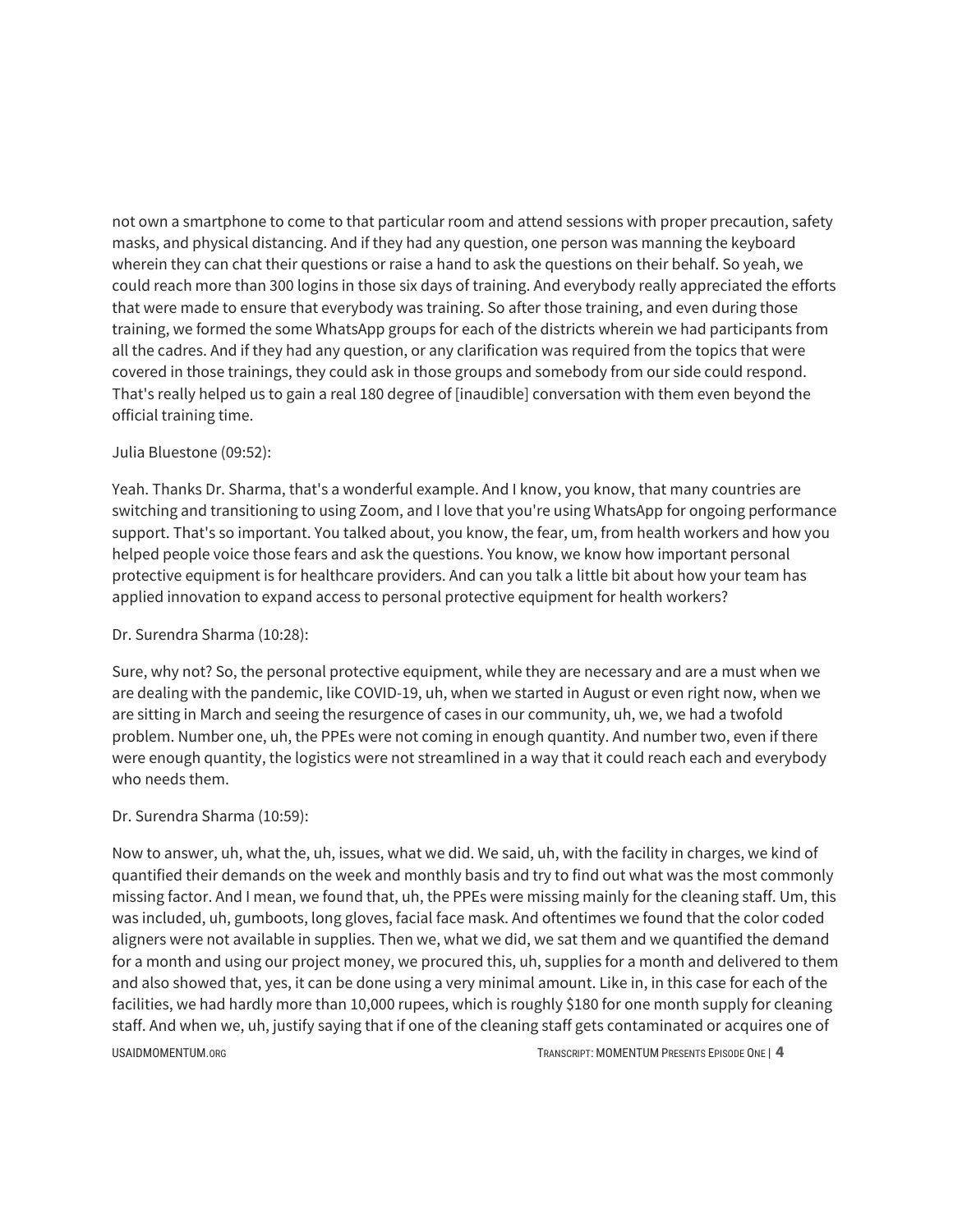the infections, then your entire chain gets broken. And, uh, that unfortunately, cost is really higher than what you're spending on the PPEs. So that was one part.

## Dr. Surendra Sharma (12:19):

The second part was when we are thinking of N95 mask, which was really essential to keep our health workforce healthy, that was really in short supply because costly equipment compared to other pieces. Uh, and, uh, uh, to answer and mitigate those challenge, we joined hands with one of the tech startup, just housed in Institute of Technology, Delhi, Chakra Innovation. And what they have is they have a machine with liquid ozone, uh, that effectively, uh, decontaminates used N95 masks and makes them as good as new and reusable. We can process N95 masks up to 10 times, and they are as good as new after the processing. So we asked with the state officials and identified two facilities, one in each of the initial states, Madhya Pradesh and Chhattisgarh. And there, we tried to install this machine.

# Julia Bluestone (13:14):

Great, thanks. I know you've been working hard and it's wonderful that you're moving forward with helping India look at PPE and specifically N95 mask reuse and sterilization. We'll be really interested to see the outcomes from that. Tell us, you know, how else did your team innovate to improve water, sanitation, and hygiene services within facilities? You know, what other ideas and innovations did you bring?

# Dr. Surendra Sharma (13:38):

One important part that we often noticed was the routine maintenance of water services was something that was really missing. And this did not cost a lot of money. Uh, something, uh, as small as elbow tap, if that is missing, then the entire process of proper handwashing is defeated. So we worked with the facilities to find out those small gaps. We, uh, kind of, uh, ask the unskilled or senior skilled laborers who are in the same vicinity work with them to identify and quote the prices of repair. We've worked with our team internally who ensure those resources are available. We often found that in the remote facility, a simple solution like an elbow tap was not available. So we, uh, worked with our team who ensure those simple supplies can be procured from a district level place and sent to those facilities to ensure it gets done. So that was one piece. I can say, uh, this minor repair for one piece. The second piece was major repairs, like a facility requires a new toilet.

## Dr. Surendra Sharma (14:43):

Talking about innovation. Uh, we are now joining hands with another tech startup, uh, which is using, uh, imaging analytics to identify what is a good handwash. This is interesting, very interesting case. Uh, the company is Datakalp, which is housed in the Silicon Valley of India, Bangalore. And, uh, their machine user patented idea wherein they, uh, set on top of a wash basin and look at the hand movement during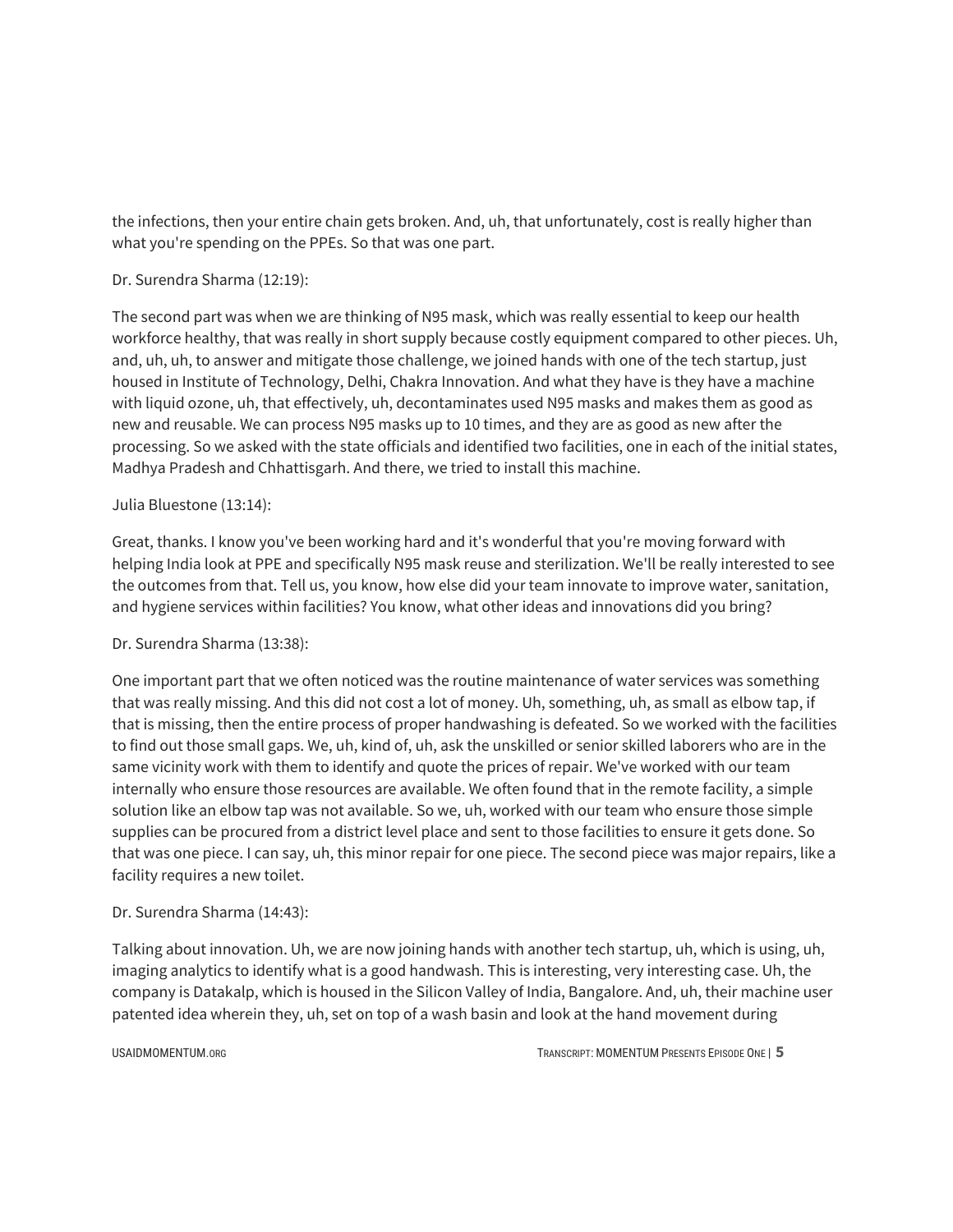handwash. And if the hand wash, uh, go through all the nine steps that is recommended and has a duration of say 20 seconds or more, there is labeled as a right hand wash. Otherwise they will flag all the missing steps and report out to the provider who is there and the WASH person immediately, and also create a dashboard, kind of analytics for the facility, for the internal discussion and action taken. So, yeah, we are working with this other technology piece, which might be a game changer in coming days.

## Julia Bluestone (15:43):

Wow. I think your team has done a beautiful job at really increasing and addressing local commitment. In addition to the innovations you guys are doing, which is really exciting, like using AI instead of, you know, human observers to make sure handwashing is done correctly, know, we're really interested to see, you know, the great work that comes out of this. Um, I'd like to just, if you could speak briefly, you know, a lot of us are using Zoom and WhatsApp now to support, you know, capacity building. And if you could speak briefly, like, what are maybe one or two of the most important challenges, you know, when it, when it comes to reaching health facilities virtually?

## Dr. Surendra Sharma (16:24):

The most important part of reaching anybody virtually is whether they have access to the logistics. They have the machine, a smartphone with a dependable network availability. That is one part. And second is group management. When you are talking with many people, uh, at the same time who are, uh, with a heterogeneous group, then oftentimes you'll find some people will talk a lot and will not allow others to speak and vice versa. So what happens, um, those people who really need the support might get left out. And there you need to find a way to complement beyond Zoom. And I think that's where we, when we use WhatsApp, we could hear even those people who were not active in the actual virtual training, they could ask questions and we couldrespond adequately with them. At the same time, uh, while virtual mediums are great, they can supplement in-person training. They cannot replace completely. We are on the journey to, uh, you know, find the perfect mix of a virtual training platform. But these challenges will be there when we look forward.

## Julia Bluestone (17:30):

Great, thanks so much for addressing that. And I agree a hundred percent with, um, how important it is to blend and combine virtual with in-person. So I'd like to move us along now and, and, you know, think broader, uh, in what's happening in India. You know, the, um, global, What Women Want campaign, which was led by the White Ribbon Alliance. Um, I'm sure you've heard of it. They surveyed like over a million women across 114 countries to say, "what do you want for maternal reproductive health care?" And, you know, the second, you know, most reported demand was improved water, sanitation, hygiene services. They want clean facilities, they want clean toilets. They want healthcare providers using sterile supplies and they want access to soap and water. It is a basic needs, you know, beyond what you've described, you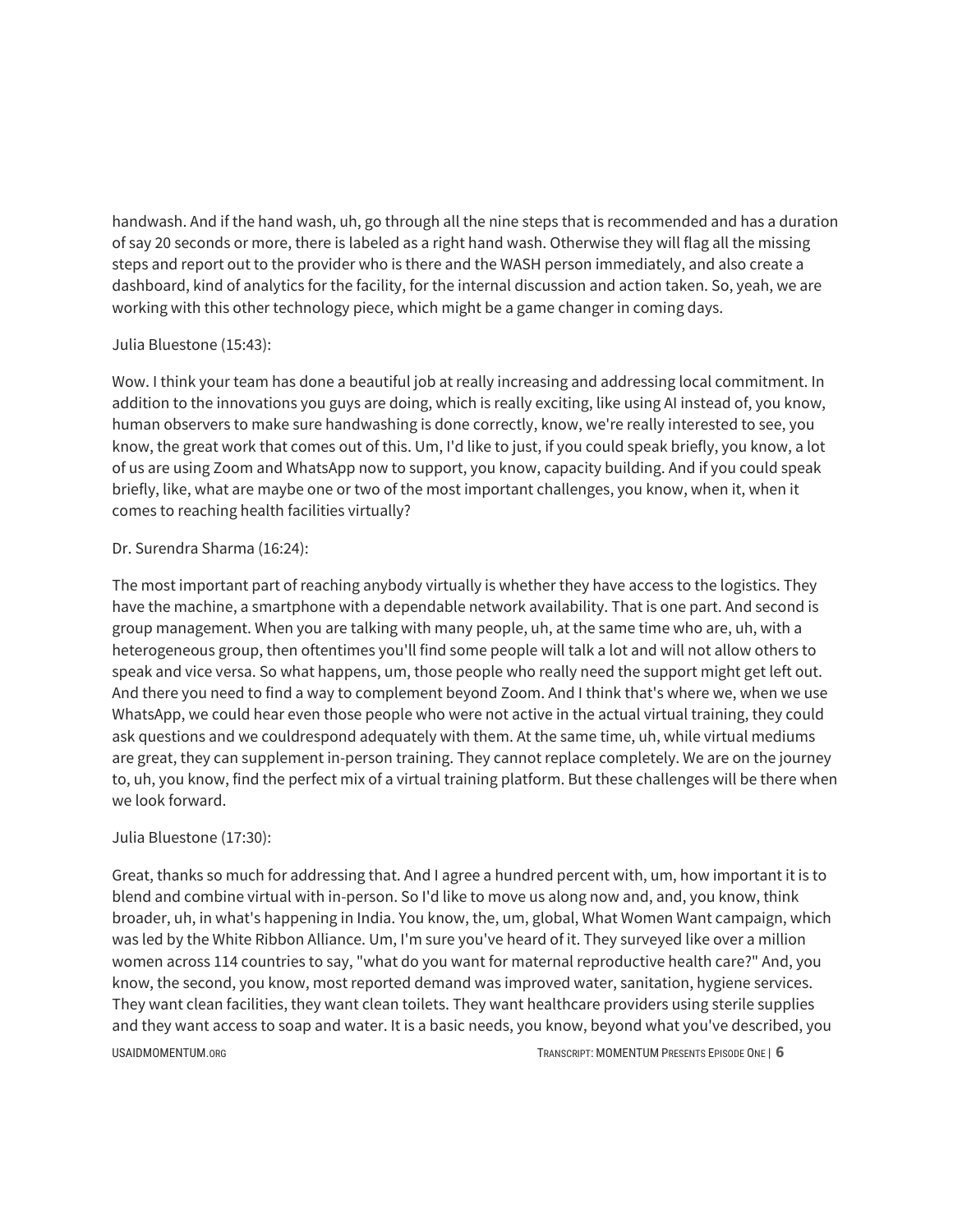know, what else is happening, you know, in India to make sure that these demands are met, especially during COVID?

# Dr. Surendra Sharma (18:27):

Thank you, Julia. I think this is very pertinent to what we are doing and why we exist. We exist to ensure that every woman gets what they need, what they desire when they are coming to the facility and having a proper toilet, having a place where I would like to take my wife for delivery, is what we aim for. I think in our program, what we have been trying to ensure is, I will not name the facility, but one of the facility in charge doing this, and when I spoke about it and said, sir, we don't have a latch, a latch on the bathroom doors, and the doors are broken. Using our funds we replaced those doors immediately, and now any woman who is in the facility and using those toilets will definitely feel more protected and more respected when they use those lavatory. I think there are baby steps we have not yet applied where I can say the job is done, but yes, the journey has begun.

# Julia Bluestone (19:25):

Great. Thanks so much, Dr. Sharma for that response. Um, so I, I wanna again, thinking bigger picture, sustainability is key for MOMENTUM Country and Global Leadership. You know, what are your thoughts of how this work to improve water, sanitation, hygiene and infection prevention control?

# Dr. Surendra Sharma (19:43):

So, yes, sustainability is a cornerstone of our program. We kept it as one of our program deliverable and objectives. And in my opinion, the most crucial piece is to ensure ownership. If the facility staff and the government system own a program and a policy level change can be done to incorporate this activity, I think that will ensure sustainability. The second part is ownership by the facilities themselves or the providers who we are working with. They understand that it is critical to ensure this proper handwashing, IPC practices, and WASH services. I think the program will continue and sustain even beyond the lifetime of project.

## Julia Bluestone (20:32):

Thank you so much, Dr. Sharma, you know that it's wonderful to hear all the incredible work your team has been doing. Thanks for joining us from your home on MOMENTUM Presents and sharing such rich information on how India has been innovating in a pandemic to leverage technology and innovations and improve water, sanitation, and hygiene and infection prevention control. And it's been incredible. The things that you guys have done so quickly. So as we close, what advice do you have for others who might be interested in doing something similar?

Dr. Surendra Sharma (21:03):